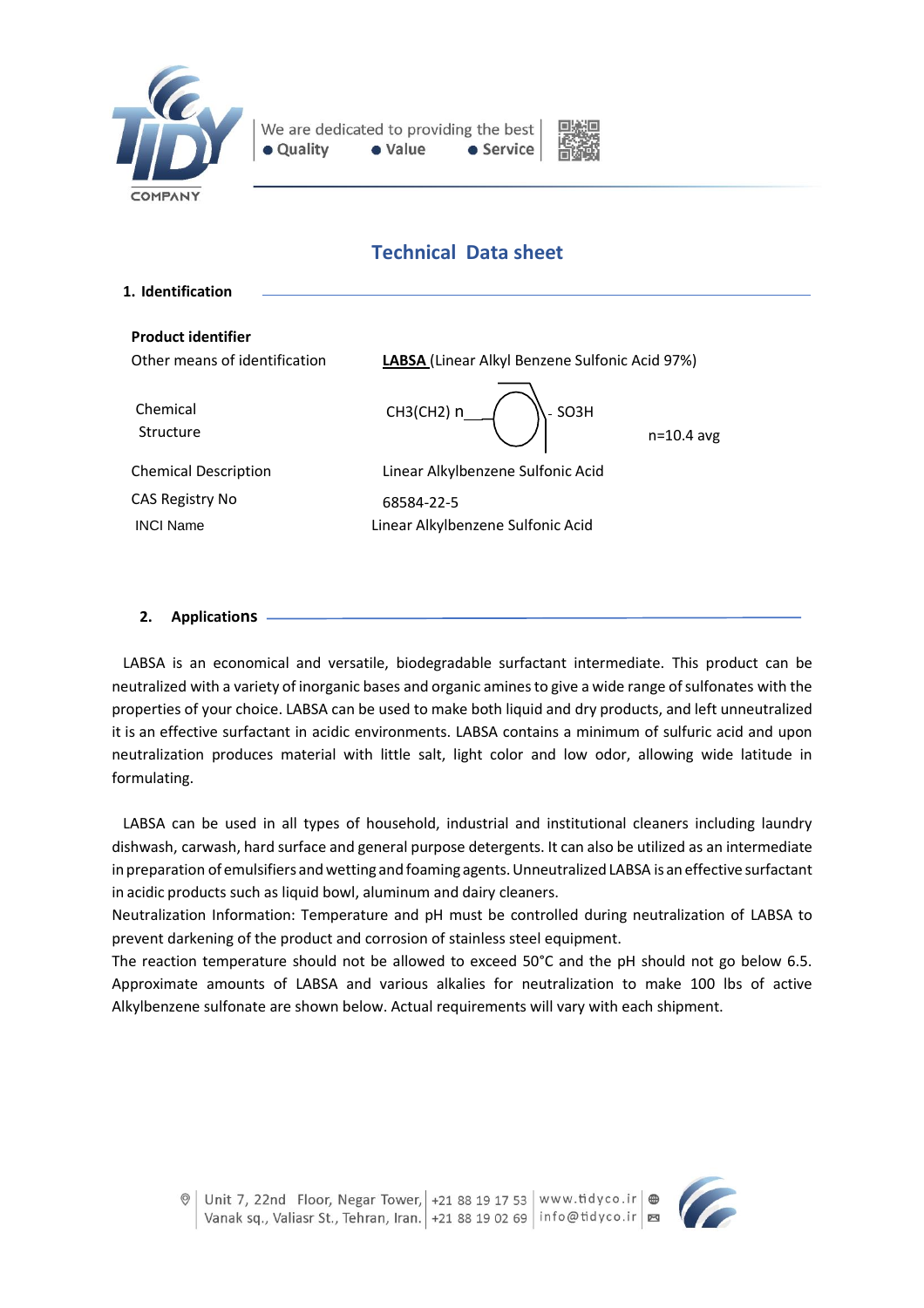



# **3. Neutralization of LABSA**

| ALKali                                 | <b>LABSA</b> |
|----------------------------------------|--------------|
| 25.6 lbs. NaOH (50%)                   | $97.1$ lbs.  |
| 38.2 lbs. KOH (45%)                    | 92.7 lbs.    |
| 33.5 lbs. Triethanolamine (85%)        | 71.9 lbs.    |
| 40.7 lbs. Ammonium Hydroxide (28% NH3) | 98.5 lbs.    |
| *to obtain 100 lbs of LAS              |              |

| <b>Typical Properties</b>                     |                      |  |  |
|-----------------------------------------------|----------------------|--|--|
| Appearance                                    | Dark, viscous liquid |  |  |
| pH, as is                                     | $<$ 1                |  |  |
| Actives (EW 322), % min                       | 96                   |  |  |
| Pour Point, °C (°F)                           | $-15(5)$             |  |  |
| Freeze Point, °C (°F)                         | $-18(0)$             |  |  |
| Color, Klett (5% active sodium salt in water) | 30 max               |  |  |
| Viscosity, cps at 5 °C                        | 5,600                |  |  |
| Viscosity, cps at 25 °C                       | 890                  |  |  |
| Viscosity, cps at 50 °C                       | 220                  |  |  |
| Flash Point (PMCC), °C (°F)                   | $>94$ ( $>201$ )     |  |  |
| Density, g/ml (lbs/U.S. gal)                  | 1.06(8.81)           |  |  |
| RVOC, U.S. EPA, %                             | 0                    |  |  |

## **Environmental Effects**

Product is readily biodegradable. Additional information is available upon request.

# **Health Effects**

 LABSA is slightly toxic orally (LD50 = 500 - 2000 mg/kg) and when tested undiluted is corrosive to skin and eyes.

## **Storage & Handling**

 LABSA is a strong acid and should be handled with extreme care. Avoid contact with eyes and skin Wash thoroughly after handling material.

## **Standard Packaging**

LABSA is available in drums (220 kg drums) and in bulk quantities.



 $\circ$  Unit 7, 22nd Floor, Negar Tower, +21 88 19 17 53 | www.tidyco.ir  $\circ$ Vanak sq., Valiasr St., Tehran, Iran. +21 88 19 02 69 | info@tidyco.ir | 23